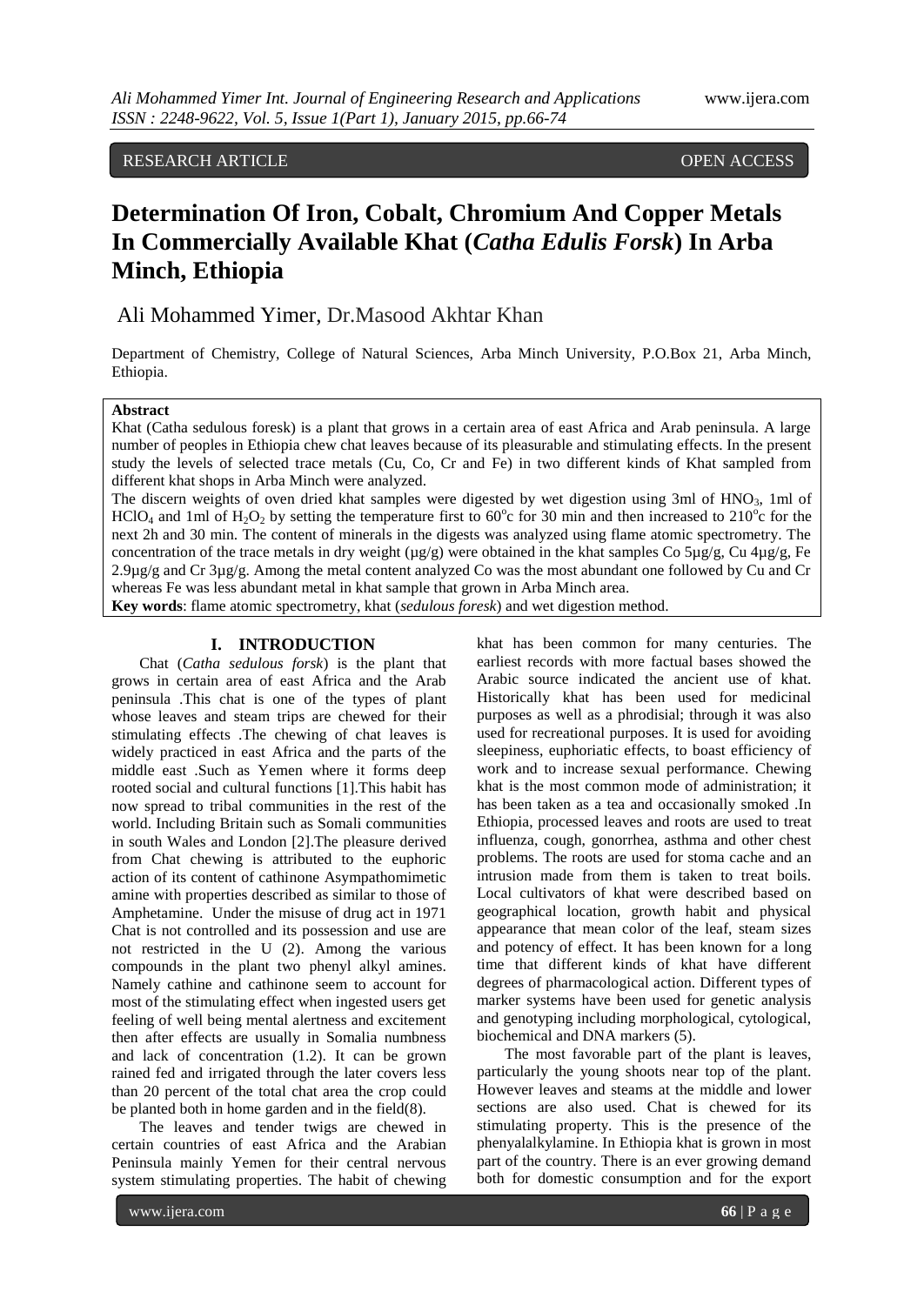market. Ethiopia is exporting khat to the neighboring and the Middle East countries and in recent years the market for khat has grown to Europe and America. Now a day chewing khat is a common practice among many individuals of all age levels of the country and its use is socially sanctioned and even prestigious. Depending up on the type of khat, availability on the market and nature of the person, up to 500g of fresh edible portion of the leaf can be chewed per day per individual. The amount of khat chewed may increase in certain occasions (4).

Some oral traditions claim that chat originated from Yemen. However the literature indicates that chat originated from Ethiopia, Yemen and other parts of the world (6). Although khat is relatively low risk drug, it associated with an increase for variety of medical completion include dental disease and mouth cancers, heart problems, liver disease, sexual issues, constipation, sleep problems and reduced appetite. It is unclear whether the health risks associated with khat use are directly to the drug cathinone to consumption of catteinated drinks that intensity the high or if they are partially related to inhalation of second hand smoke in poorly ventilated chewing houses. Some problems may be the result of toxic pesticides which users do not wash off prior to chewing because they believes washing the leaves will reduced their potency. Mental health problem associated with khat use including psychosis symptoms are documented but not will understand. Khat use has also been associated with symptoms of depression mood, swings and violent behavior and it can lead to relationship and social problems especially when khat use takes men away from their families for extended periods and when large amount of money are spent on the drug.

# **II. LITERATURE REVIEW 2.1. Plant Origin, History and Geographic Distribution**

According to existing tradition the use of chat was first discovered by a herder who noticed the effect of the plant on his goats and who tried it and experienced wakefulness and added strength. The distribution of chat in tropical Africa extends from north Arabia to South Africa. In Africa it is well established in Ethiopia, Eritrea, Somalia, etc deposit efforts' of the respective government to discourage its cultivation. In east Africa it growth in the range of 15000-25000 meter above sea level, Outside Africa it is planted in the Arabian Peninsula, Yemen, and Afghanistan etc for consumption and in the USA, UK and France for experimental purposes (11).

#### **2.2. The plant**

Khat is an evergreen perennial shrub plants belong to the celastraceous family. They are several names for the plants depend on its origin chat

Ethiopia qat, Yemen. The dried leaves of chat are known as Abyssinian tea or the Arabian tea(11).Khat usually grows up to 7 meters but occasionally reaches as a high as 15 to 25 meters. The khat plant is polymorphic and the branches have either opposite or alternate leaves. The leaves are 2-5 cm wider and 5- 10 cm long. The shape of the leaves euiptical and have started edges. Old leaves are leathery in texture highly polished on their upper surface and deep green in color (7).

The leaf peduncle is around 3-7mm long (12). The leaf odor is faintly aromatic and the taste is astringent and slightly sweet (3).The buds and leaves contain an alkaloid and chewed in a fresh or dried condition as a stimulant. Flowers are small and white. The fruit is smooth and narrow splitting to release narrowly winged reddish seeds when matured. The steam is straight and slender. The bark has different colors depending on the variety and age of the steam and branches. The young branches are smooth and green to pinkish but grey and sometimes rougher and darker on older branches and seams. The root systems can grow as deep and as long as 3-5m (9).

# **2.3. Distribution in Ethiopia**

The total area of land under chat cultivation in Ethiopia in the year 1997/98 was estimated at 78,570 hectare(13) oromia, mainly east and west harerghe zones is the most important center of khat production (east harerghe zone alone contributes 53.4 percent of the total production area) in Ethiopia. Harerghe is considered to be the most important product of the quality chat in the world (14).Despite silent support and objection against the crop by development institutions. Khat is cultivated and expanding in different parts of Ethiopia. It can be grown rain fed and irrigated through the cater covers less than 20 percent of the total khat area. The crop could be planted both in home garden and in the field (8).

Now a day khat farmers are practicing use of paste chemicals and fertilizers to protect the plant from pastes and to increase the yield of their product in addition to this, they sometimes use traditional pastes control mechanisms. There is an extensive literature about khat, providing information about its history, chemistry and pharmacology and exploring the social, economical psychological and oral aspect of its use. Despite this literature studies that have investigated its mineral nutrients are much less than one may expect. Thus khat is becoming more popular all over the country and other parts of the world. Having detail documents focusing on minerals is very important to evaluate the total mineral intake of the individual who is using this plant regularly. The mild-stimulant plant commonly known as khat has a history of at least seven centuries in Ethiopia. Its chemical, medical and pharmacological aspects are emphasized in the global literature where as studies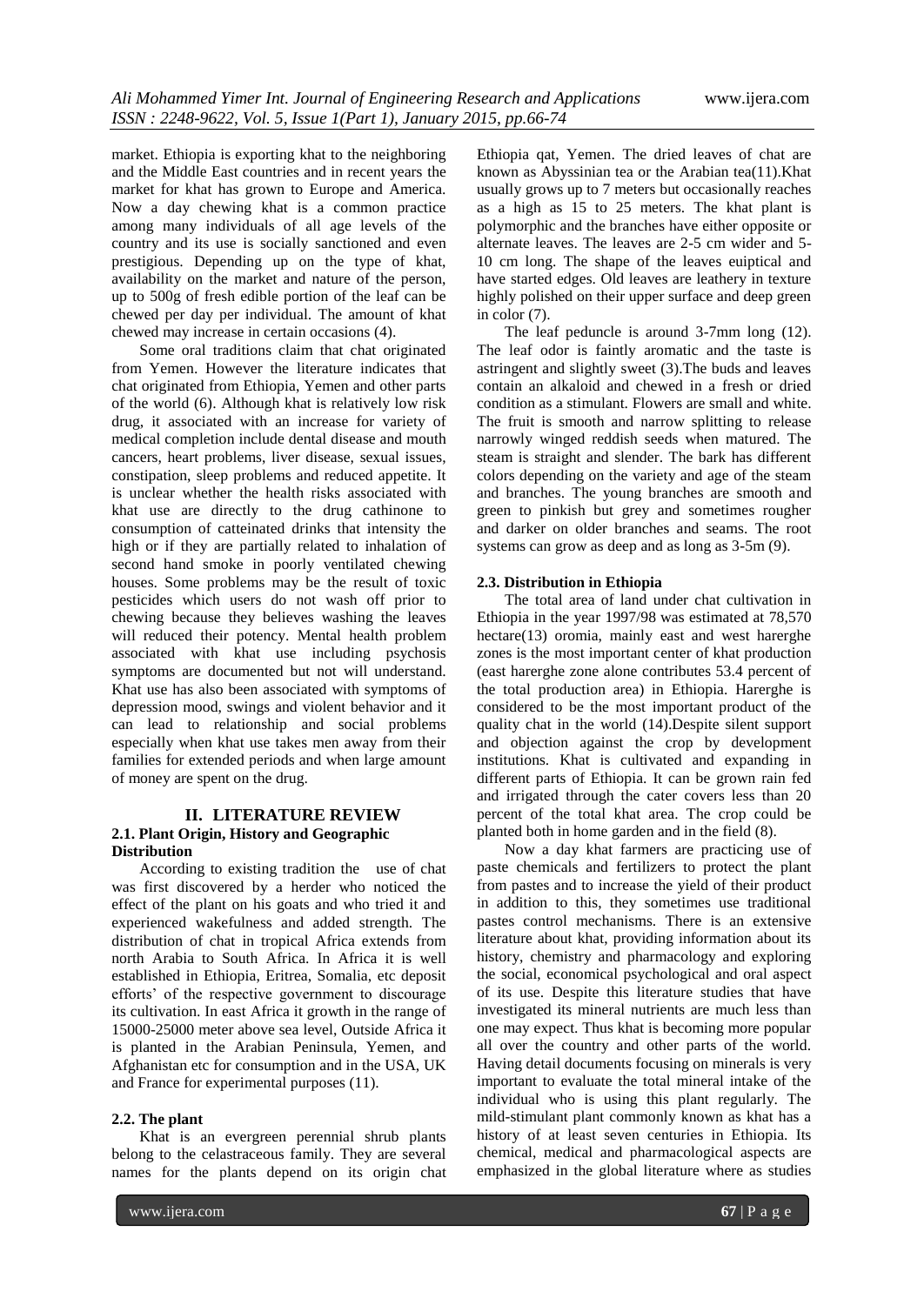on its economic, social, cultural and ecological aspects have received a little attention. The plant is an important aspect of the agricultural, social and religious lives of many Ethiopians especially the Oromo of Harare and its cultivation has expanded as a result opening up with increasing land shortage and drought. There is already some concern as it has been taking away land previously used for the production of food crops and coffee. Its rejection as a narcotic in some countries may also pose threat to the livelihood of many growers and traders but there has been little concern about this so far. Employing an anthropological perspective, this monograph explores and discusses in detail these aspects of khat in Ethiopia. It is useful to professionals, policy makers and other interested parties in the fields of production, distribution and consumption of khat and affecting programmed social change about the khat culture (10).

# **2.4. Soils and topography**

Soil with high clay content is not suitable for chat production. The crop requires well drained dark red brown ,sandy loam with a low percentage of clay and medium to high amounts of total nitrogen organic matter, available phosphorous , potassium and magnesium(15). Khat performs best on soils with a ph of 6 to 8.2.Neverthless once established chat grows well under a wide range of soil types and climatic conditions. The optimal altitude for growing khat ranges from1500-2100m.In Ethiopia khat is extensively grown and thrives best in mid land (1500-2500) m but it can also be grown with irrigation down to 1000m if the area is free of forest. At the early development stage of the plant, water supply is more critical than soil type. The field should be well matured and drained for good crop performance (8).

#### **2.5. Use**

**Medicinal use:** Processed leaves and roots are used to treat influenza, cough, gonorrhea, asthma and other chest problems. The root is also used for stomach ache and an infusion is taken orally to treat boils.

**Social value:** khat has considerable social value. It is served to welcome and entertain guests, in Mourning, weddings and circumcision ceremonies and collective lab our works. Khat chewing has its own associated ceremonies like smoking of incense, cigarettes and use of drinks (soft drinks, tea and milk. Khat chewing is addictive and has negative physical, economical and social connotations. Although non-users both in rural and urban areas condemn the practice of chewing, the number of people chewing is increasing particularly among the youth. In urban areas, chewing khat is a common leisure activity which,

combined with the consumption of it, followed by alcohol is chewing an adverse effect on family life. Students and a number of staff in higher education institutions and high schools are using khat to increase the concentration levels and attention span. Some of the farmers consulted said that khat a great deal of agricultural and other hard work which they say, would otherwise be impossible. Khat chewing enables them to accomplish the work without fatigue. They also cited the additional advantage of a reduced appetite in food shortage periods. It is used for obesity and gastric ulcers, and as stimulant to offset depression and fatigue. Its efficiency for this indication is unproven because of insufficient reliable data.

**Environmental value**: In Ethiopia khat is grown in an intensive production system. It is planted in rows on hillsides along terraces in association with different food crops, mainly annuals, and Oriented against slopes. As such, khat cultivation plays key role in controlling soil erosion, which is a major threat in most area of Ethiopia due to the undulated topography and intensive deforestation for farmland expansion and hence khat culture is considered to be the best Agro forestry system practiced by farmers. Had it not been for the cultivation of khat, the erosion of topsoil would have been severe and possibly disastrous in few area of Ethiopia.

# **2.5. Chemical Aspect of Khat**

# **2.5.1. The Chemical profile of khat**

The leaves and young shoots of *Catha edulis*, a species of the plant family Celastraceous, are usually referred to as khat (Family: *Celastraceous*, genus: *Catha*, and Species *Catha edulis*).Most Taxonomists consider that the genus Catha consists of the single species Catha edulis. The environment and climate condition determine the chemical profile of khat leaves. In Yemen Arab Republic about 44 different types of khat exists originating from different geographic areas of the country. Khat contains a lot of chemical components that may have different effect on the body system. Such as, alkaloids, terpenoids,flavonoids sterols,glycosides,tannins,more than 10 amino acids including tryptophan, glutamic acid, glycine, alanine and threonine, trace quantities of vitamins including ascorbic acid, riboflavin, niacin, and carotene, negligible amount of Fluoride and Elements including copper, Zinc, and toxic metals like lead and cadmium.

Most of our present knowledge on the constituents of khat is derived from studies in the late 1970s and 1980s following recommendation by the UN Commission on Narcotic Drugs. The Phenylalkylamines and the cathedulins are the major alkaloids. Szendrei (1980) at the UN Narcotics Laboratory, together with Schorno and Steinegger at the University of Berne, Switzerland, isolated and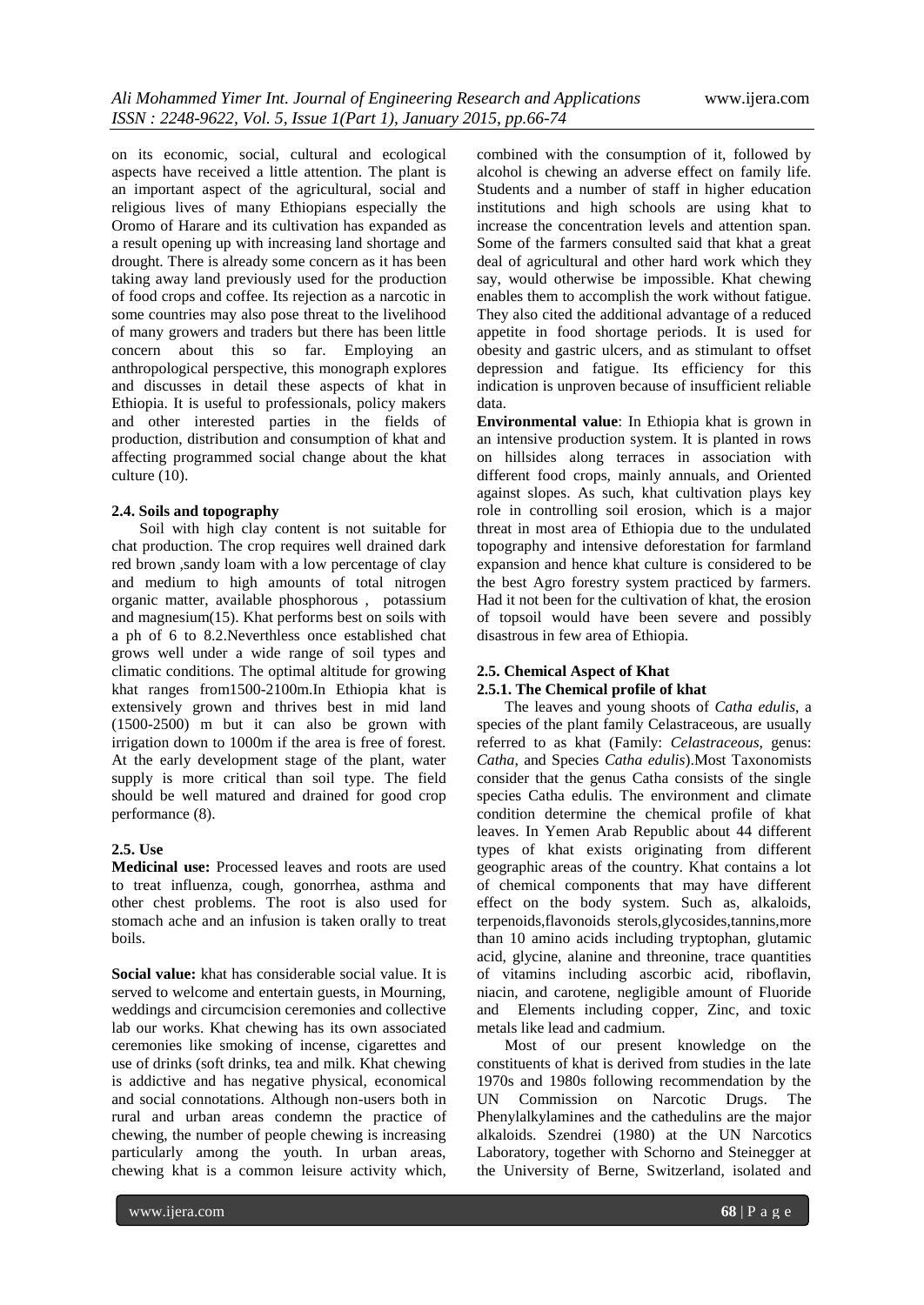identified the phenylalkylamine, aminopropiophenene, later Named as cathinone as a major active constituent in fresh khat. The plant contains the enantiomer of cathinone only which has the same absolute configuration as Amphetamine. During maturation, cathinone is enzymatically converted to cathine [norpseudoephedrine] and \ norephedrine. Sunlight-induced or heat-induced Degradation to cathine and norephedrine also occurs during extraction of cathinone in the laboratory. Indeed, to slow down the degradation process, the chat leaves are usually wrapped in banana leaves immediately after picking to retain their moisture.

# **III. MATERIALS AND METHODS 3.1. Sample size and Sampling**

The samples were gathered from Gamo Goffa zone of Arba Minch city, secha and siklla because most of the khat sold in Arba Minch was distributed form these places. Two samples of different khat varieties (Gidolie and conso) were collected by using the plastic bags from the chat shop. Then the two samples were mixed and stored in a pre-cleaned polyethene bags. The collected samples were washed thoroughly with distilled water before analysis. The consumable part of the khat plant (as judged by consumers) was collected.

#### **3.2. Materials and Apparatus**

Ceramic pestle and mortar were used to ground and homogenized the khat sample. A drying oven was used to dry chat samples. A digital analytical balance with 0.0001g precision was used to weigh chat samples. A100ml round bottom flasks fitted with reflux condensers were used in Kjeldahl apparatus hot plate to digest the dried and powdered khat samples. Flame Atomic absorption spectrophotometer was used for the determination of all the metals in the samples.

#### **3.2.1. Apparatus and instruments**

Apparatus such as volumetric flasks, measuring cylinder and digestion flask were washed with detergents and tap water, rinse with deionized water soaked in 8% nitric acid for 24 hr , rinsed with deionzed water five times, dried in oven and keep in dust free place until analysis begins. FAAS used to detect the metals in the samples.

#### **3.2.2. Chemical and Reagents used**

Reagents that were used in the analysis were all analytical grade. (72%)  $HNO<sub>3</sub>$ , (70 %)  $HClO<sub>4</sub>$  and  $(30%)$  H<sub>2</sub>O<sub>2</sub> were used for the digestion of chat samples. Stock standard solutions samples. Stock standard solutions containing1000mg/L of the metals Co, Cr, Cu and Fe were used for the preparation of serious calibration standards and in the spiking experiments. Deionized water was used throughout the experiment for sample

preparation, dilution and rinsing apparatus prior to analysis.

#### **3.2.3 Preparation of reagents**

Working solutions are prepared by further dilution of all the reagents and solvents of analytical reagent graded. There are two stock standard solutions prepared for the determination of metal analysis from the samples. These are primary and secondary stock solutions. The stock solutions are prepared for each metal determination by the dilution of the metal piece and its salt in deionized water and nitric acid. When making mixed calibration standards there may be convenient to prepare secondary stock standard solutions containing 1000mg/ml of the element of interest.

# **3.3. Experimental Procedure (Method)** **3.3.1 Sample preparation**

Two types of chat vegetables were randomly purchased from different shops. The markets were located at Arba Minch .The chat were washed with distilled water to remove dust particles and then cut to separate the root, stems and leaves using knife .The sample was dried in an oven at a temperature between  $60-70^{\circ}$ c until the constant weight was achieved. Then it was crushed in mortar and pestle and sieved through a 2 mm sieve. The sieved sample was transferred to plastic container until they were used for digestion. The dried chat sample was protected from sun light and weighted.

# **3.3.2 Digestion of the sample**

0.5g of dried and homogenized khat samples were transferred into a 150mL round bottomed flask. 5mL of a mixture of  $HNO<sub>3</sub>$  (72%) HClO<sub>4</sub> (70%) and  $H_2O_2$  (30%) were added to the flask with a volume ratio of 3:1:1 and the mixture was digested on a micro Kjeldahl digested apparatus by setting the temperature first to  $60^{\circ}$ c for 30 min and then increased to  $210<sup>0</sup>c$  for the next 2 h and 30 min. Then digested solution was allowed for 5 min without dismantling the condenser from the flask to cool and for 10 min after removing the condenser. To the cooled solution and dissolve the precipitate formed 8 mL of deionized water was added to cooled and minimize dissolution of filter paper by the digest residue. Then the solution was filtered with Whatman filter paper. The round bottom flask was renised with 8mL deionized water and the solution was filled with deionized water to the mark (50ml). Three separated digestions of the samples were carried out. The digested samples were kept in the refrigerator, until the level of all the metals in the sample solution were determined by FAAS. The blank solutions were prepared followed by the same digestion procedure as the sample.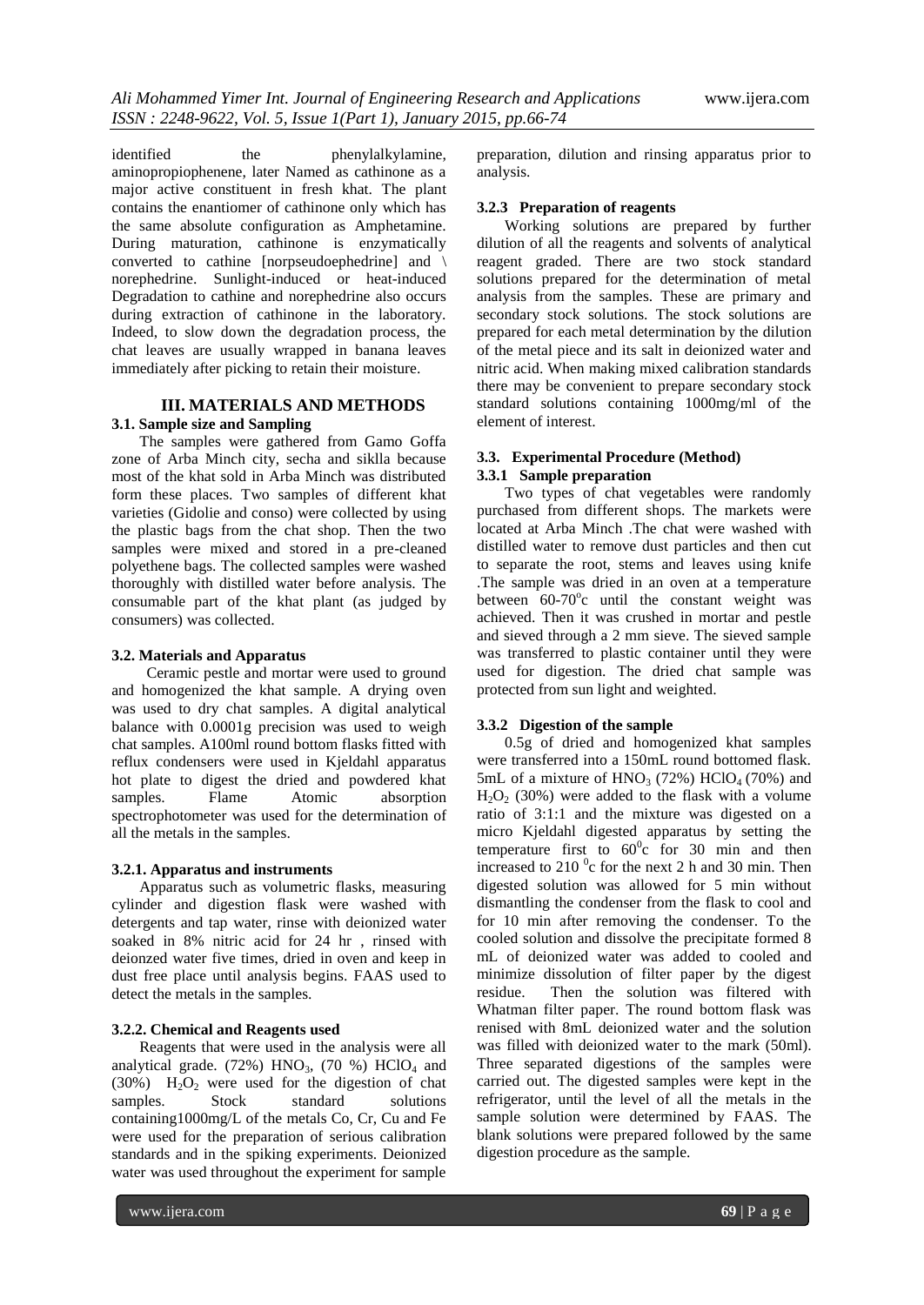# **3.3.3 Determination of the concentration of metals in the sample solution**

Secondary standard solutions containing 10 mg/L were prepared from standard stock solutions that contained 1000 mg/L. These secondary standards were diluted with deionized water to obtain four working standards for each metal of interest. Cu, Co, Cr and Fe were analyzed with FAAS (BUCK SCIENTIFIC MODEL 210GP) equipped with deuterium arc background corrector and standard airacetylene flame system using external calibration curve after the parameters (burner and lamp alignment, slit width and wavelength adjustment) were optimized for maximum signal intensity of the instrument. Three replicate determinations were carried out on each sample. Hallow cathode lamp for each metal operated at the manufacturer's recommended conditions were used at its respective primary source line. The acetylene and air flow rates were managed to ensure suitable flame conditions.<br>The four elements were determined by The four elements were determined by absorption/concentration mode. The same analytical procedure was employed for the determination of elements in six-digested blank solutions. The operating conditions for FAAS employed for each analyte are given in Table 1.

| <b>Table 1.</b> The Instrumental operating condition for |
|----------------------------------------------------------|
| the determination of metals in Khat Samples using        |
| flame atomic absorption spectrophotometery.              |

| Element | Wavelength<br>(nm) | Slit<br>width<br>(nm) | Lamp<br>current<br>(mA) | Energy |
|---------|--------------------|-----------------------|-------------------------|--------|
|         |                    |                       |                         |        |
| Cu      | 324.7              | 0.7                   | 1.5                     | 3.775  |
| Fe      | 248.3              | 0.2                   | 5.0                     | 3.321  |
|         |                    |                       |                         |        |
| Cr      | 357.9              | 0.7                   | 2.0                     | 3.623  |
| Co      | 240.7              | 0.2                   | 4.5                     | 3.338  |

# **IV. Results and Discussion 4.1 Instrument calibration**

The qualities of results obtained for Cu, Fe, Co and Cr metals analysis using FAAS are seriously affected by the calibration and standard solution preparations procedures. The instrument was calibrated using four series of working standards. Concentrations of the intermediate standards, working standards and value of correlation coefficient of the calibration graph for each of the metals are listed in Table 3. The calibration graph of each of metals of interest is shown in Fig 3.

**Table 2** Working standards and correlation coefficients of the calibration curves for determinations of metals using FAAS.

| S.  | Metal | Concentration of  | Concentration of standards, | Correlation coefficient of |
|-----|-------|-------------------|-----------------------------|----------------------------|
| No. |       | intermediate      | in $mg/L$                   | calibration curves         |
|     |       | standard $(mg/L)$ |                             |                            |
|     | Cu    | 10                | 0.1, 0.2, 0.8, 1.2          | 0.947                      |
| ◠   | Fe    | 0                 | 0.1, 0.2, 1.0, 1.2          | 0.950                      |
| ⌒   | Co    | 10                | 0.1, 0.5, 1.0, 1.2          | 0.986                      |
| 4   |       | 10                | 0.1, 0.6, 0.9, 1.2          | 0.993                      |

The calibration graph of the four trace metals standard solution were drown by using the experimental and standard solution data and the unknown concentration of each metals determined using the slope equation from the calibration graph.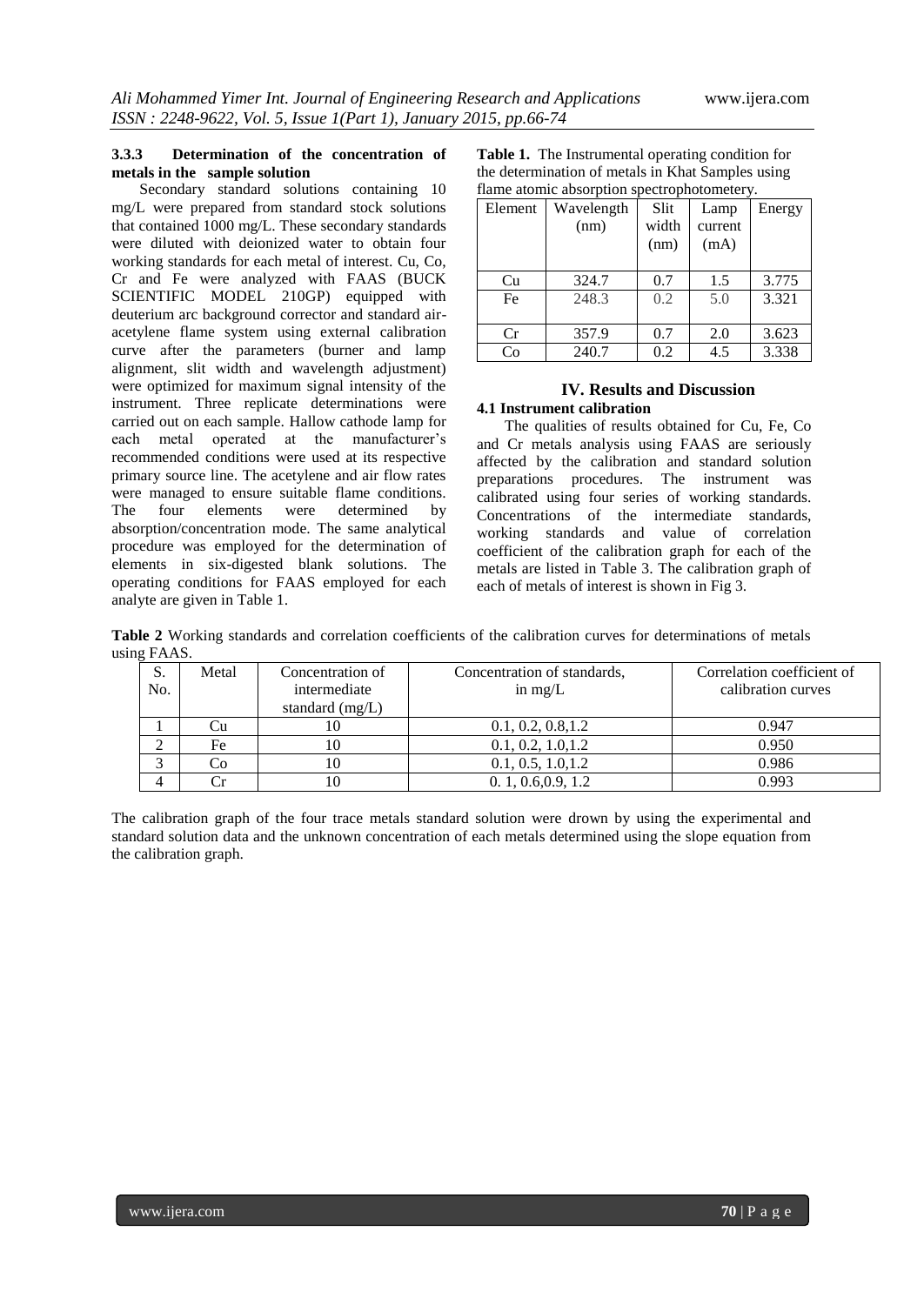

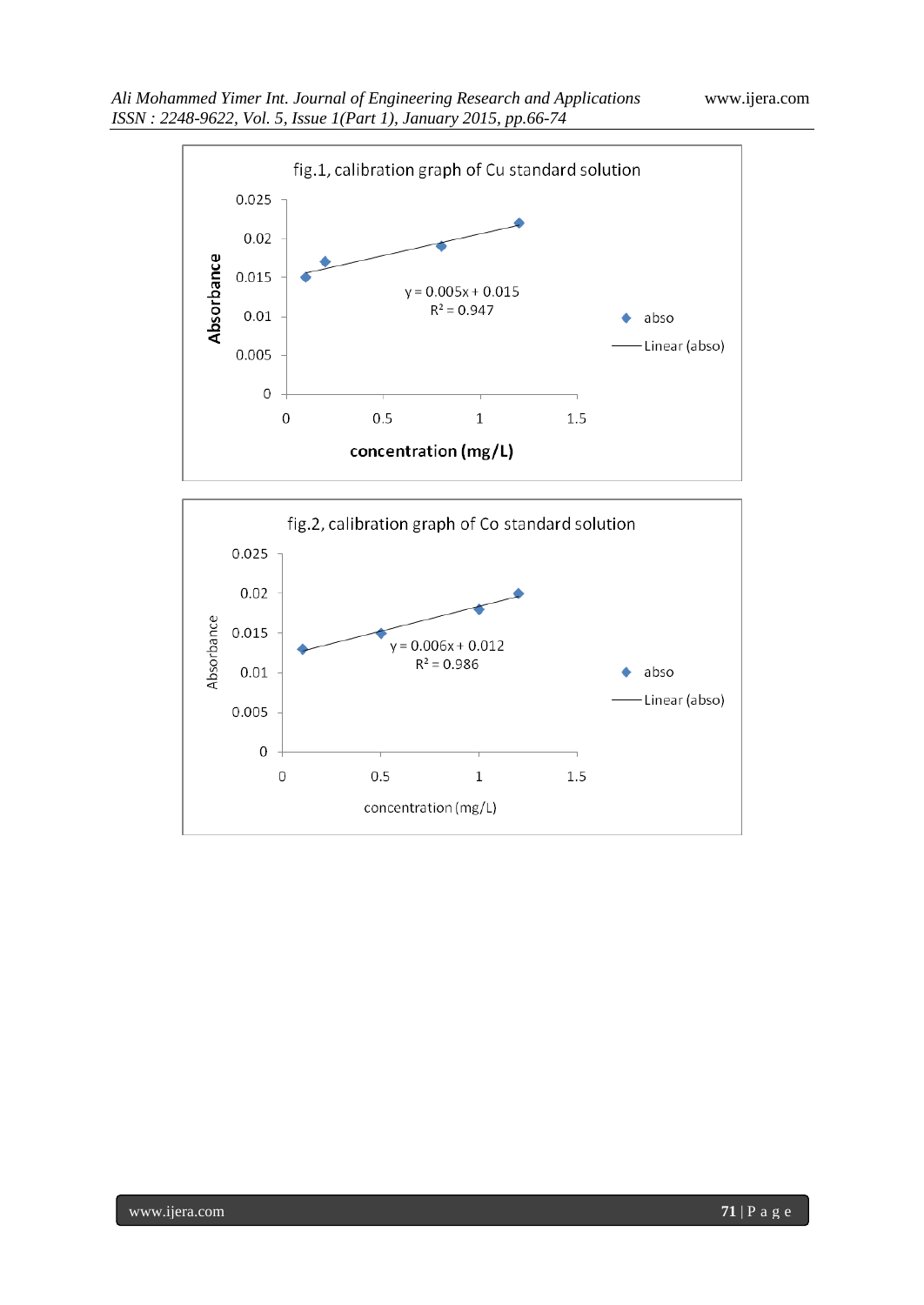

 $\,1\,$ 

concentration (mg/L

 $1.5$ 

Those calibration graphs are important to determine the unknown concentration of the metals that found in the plant. The unknown concentration the metals were determined from the graph and the metal cobalt has the highest concentration followed by cupper, chromium and iron in Arba Minch area khat depending up on this determinations using digestion of the leaves. The concentrations of the metals are Co 5µg/g, Cu 4µg/g, Cr 3µg/g and Fe 2.9µg/g that calculated from the graph using the equation of the line.

0  $\overline{0}$ 

 $0.5$ 

#### **4.2. Optimization of Digestion procedure of Khat Samples**

One of the basic requirements for sample preparation for analysis is to get an optimum condition for digestion. The optimum condition is the one which leads: Minimum reagent volume consumption, Minimum digestion time, Minimum residue (clear solution) and Ease of simplicity.

Optimizing of the digestion procedure involved some changes of parameters such as reagent volume, digestion temperature and digestion time. Accordingly, thirteen procedures were tested for digestion of khat (Table 4). Based on the above listed criteria, the optimal digestion procedure chosen was the one that fulfilled the selected criteria for complete digestion of 0.5 g of the dry sample powders, with 3 mL of  $HNO<sub>3</sub>$  (62-79 %), 1 mL  $HClO<sub>4</sub>$  (70 %) and 1 mL  $H_2O_2$  (30 %) for a total of 3 hours. The mixture was digested smoothly by setting the temperature first to 60  $\mathrm{^0C}$  for 30 min and then increased to 210  $\mathrm{^0C}$ for the next 2 h and 30 min then after the digested solution was allowed to cool for 5 min without dismantling the condenser from the flask and for 10 min after removing the condenser. The procedures that required higher reagent volume longer digestion time and colored digest solution were rejected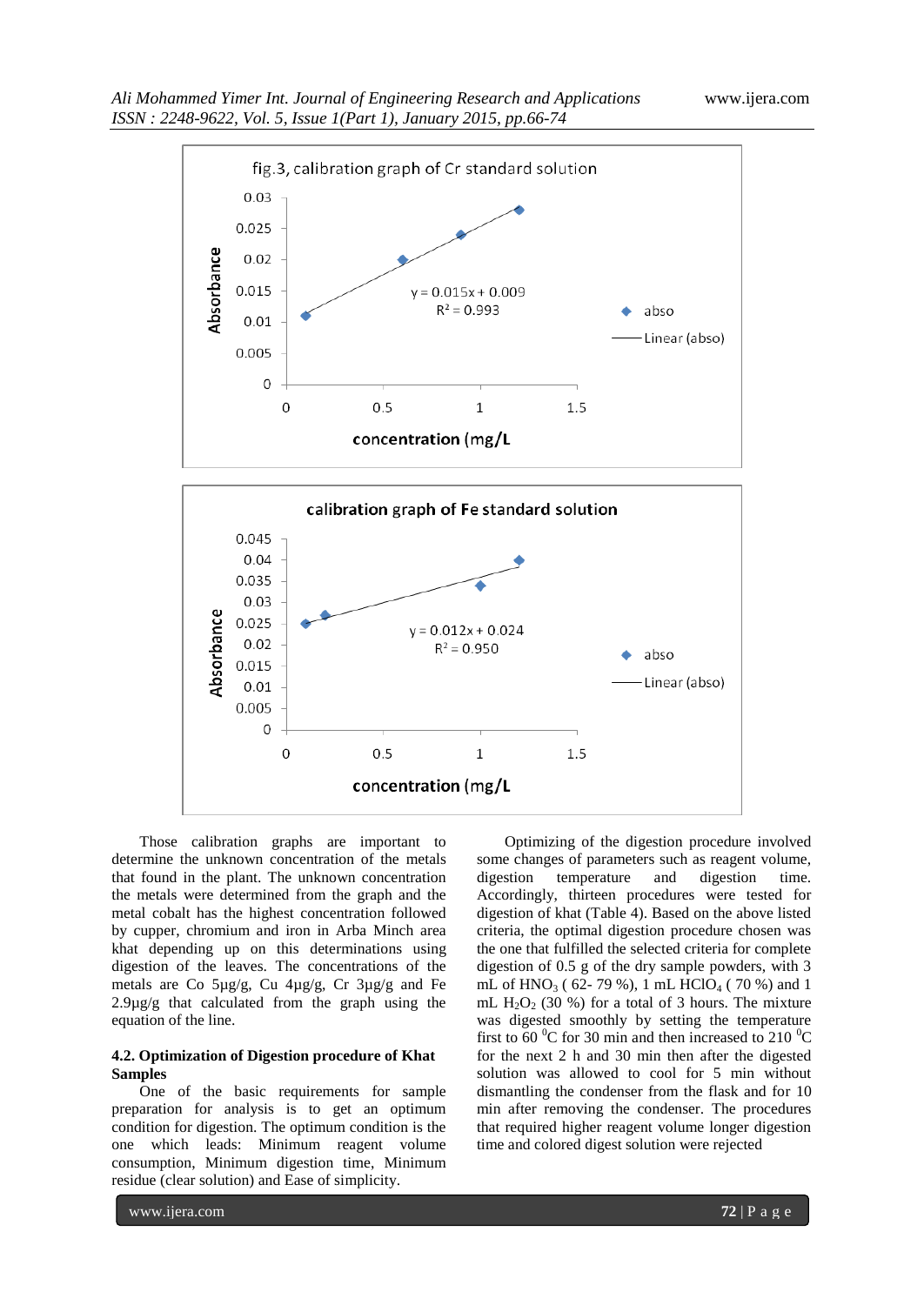| <b>Table 3</b> Procedures tested during optimization of method for digestion of khat samples |                  |                                         |                |                       |              |                           |
|----------------------------------------------------------------------------------------------|------------------|-----------------------------------------|----------------|-----------------------|--------------|---------------------------|
| S.No.                                                                                        | Sample           | Reagent added                           | aInitial       | Final                 | bDigestion   | Nature of the Digest      |
|                                                                                              | size             |                                         | Temp.          | Temp.                 | time         | <b>After Filtration</b>   |
|                                                                                              |                  |                                         |                |                       |              |                           |
|                                                                                              | 0.5 <sub>g</sub> | 3ml $HNO3 (72%)$                        | $60\,^0C$      | $210\,^0$ C           | $3h\&15$ min | yellowish<br>Clear<br>and |
|                                                                                              |                  | 1ml $H_2O_2$ (30%)                      |                |                       |              | color                     |
|                                                                                              |                  | 1ml $HCIO4 (70)$                        |                |                       |              |                           |
| $\mathfrak{D}$                                                                               | 0.5g             | 3ml $HNO3 (72%)$                        | $60^{\circ}$ C | $210\,^0C$            | $210\,^0C$   | Clear<br>vellowish<br>and |
|                                                                                              |                  | 1ml H <sub>2</sub> O <sub>2</sub> (30%) |                |                       |              | color                     |
|                                                                                              |                  | 1ml $HCIO4 (70)$                        |                |                       |              |                           |
| $\mathcal{E}$                                                                                | 0.5 <sub>g</sub> | 3ml $HNO3(72%)$                         | $60^{\circ}$ C | $2\overline{10\,^0C}$ | $210\,^0C$   | yellowish<br>Clear<br>and |
|                                                                                              |                  | 1ml $H_2O_2$ (30%)                      |                |                       |              | color                     |
|                                                                                              |                  | 1ml HClO <sub>4</sub> (70)              |                |                       |              |                           |

**Table 3** Procedures tested during optimization of method for digestion of khat samples

#### **4.3 Levels of essentials Metals in chat**

The concentration of four trace elements (Cu, Fe, Co and Cr) in the digested and diluted solutions of khat were identified with flame AAS. The levels of total metal contents of two kinds of khat samples show that khat were a source of nutrients in addition to it's as a stimulant. The concentration of the metals that determined in the analysis was Co 5µg/g, Cu 4µg/g, Cr 3µg/g and Fe 2.9µg/g. The result shows that out of the four analyzed trace metals Co was found in the large amount compared to other with the concentration of 5µg/g, but Fe was the smallest one with the concentration of 2.9µg/g. The amount of the analyzed metals in the khat samples were arranged in an increasing order of their concentration Fe<Cr<Cu<Co.

#### **V. Conclusion**

In this study commercially available Khat in Arba Minch city were analyzed for their contents of Cu, Co, Cr, and Fe. The optimized wet digestion method for Khat analysis was found effective for all of the minerals and as it was analysis using flame atomic absorption spectrometry. Daily metal intake can be minimized by washing the khat properly and reducing the amount of khat digested. This analysis help to know different minerals that found in the khat plant and to identify which one is essential or non essential elements to consider the consumption of the khat. Cobalt has higher concentration compared to other three metals that analyzed in Arba Minch city khat this study. Generally based on the current status, chewing Ethiopian khat in addition to its stimulating property, it contribute appreciable amount of trace metals for the individuals. Particularly khat could be good sources of Co, Cu and Fe, for individuals who are chewing this plant regularly. In edible portion of khat leaves of khat cultivators grown in different area of Ethiopia using FAAS. The results showed the ability of these plants to accumulate relatively higher amounts of Co, Cu and Fe among the determined trace metals respectively.

It is recommended that a better understanding of the health related effect and chemical profile of

Ethiopian khat, be developed through a multidisciplinary approach with the full involvement of khat growers. Because most of Ethiopian farmers use fertilizer and pesticides to get good and attractive crop without considering its side effect on consumers since khat is consumed directly after harvesting. The findings derived from such an approach should then be counter balanced with a realistic understanding of the negative health effect of khat use. Generally speaking, in Ethiopia the number of khat chewers is increasing through time to time due to its economic importance and the available reports simply on negative and positive aspect of khat on economic, social, cultural and agricultural value of the country. In relation to the ever increasing human consumption of khat and the benefit from this crop an overall investigation of its chemical profile and disadvantage remains an immediate issue of scholarly attention.

#### **REFERENCES**

- [1] Drake PH- Khat-chewing in the Near East. Lancet, 1988, 8584:532-3.
- [2] Griffiths P- Qat use in London: A study of Qat use among sample of Somalis Living in London. Home Office Drugs Preventation Initionative. Home Office: London, 1998.
- [3] Kalix, p. & Braenden, O. pharmacological aspects of the chewing of khat leaves. Pharmacological Reviews, 1985, 37 149- 164.
- [4] Feyisa, H. and Aune, J.B. 'Khat expansion in the Ethiopian highlands, effects on the arming system in Habro district', *Mountain Research and Development,* **2003,** 23 (2): 185–189.
- [5] Gugelmann R, von Allmen M, Brenneisen R, Porzig H. Quantitative differences in the pharmacological effects of (+)- and (−) cathinone. *Experientia,* **1985**, 41:1568–71.
- [6] Al-Radee MA. The chat in Alsalwa and Albalwa.No-4 Alafif Cultural Foundation Sana'a, Yemen, 1992.
- [7] Alem A., Mental health in rural Ethiopia: study on mental distress, suicidal behaviour